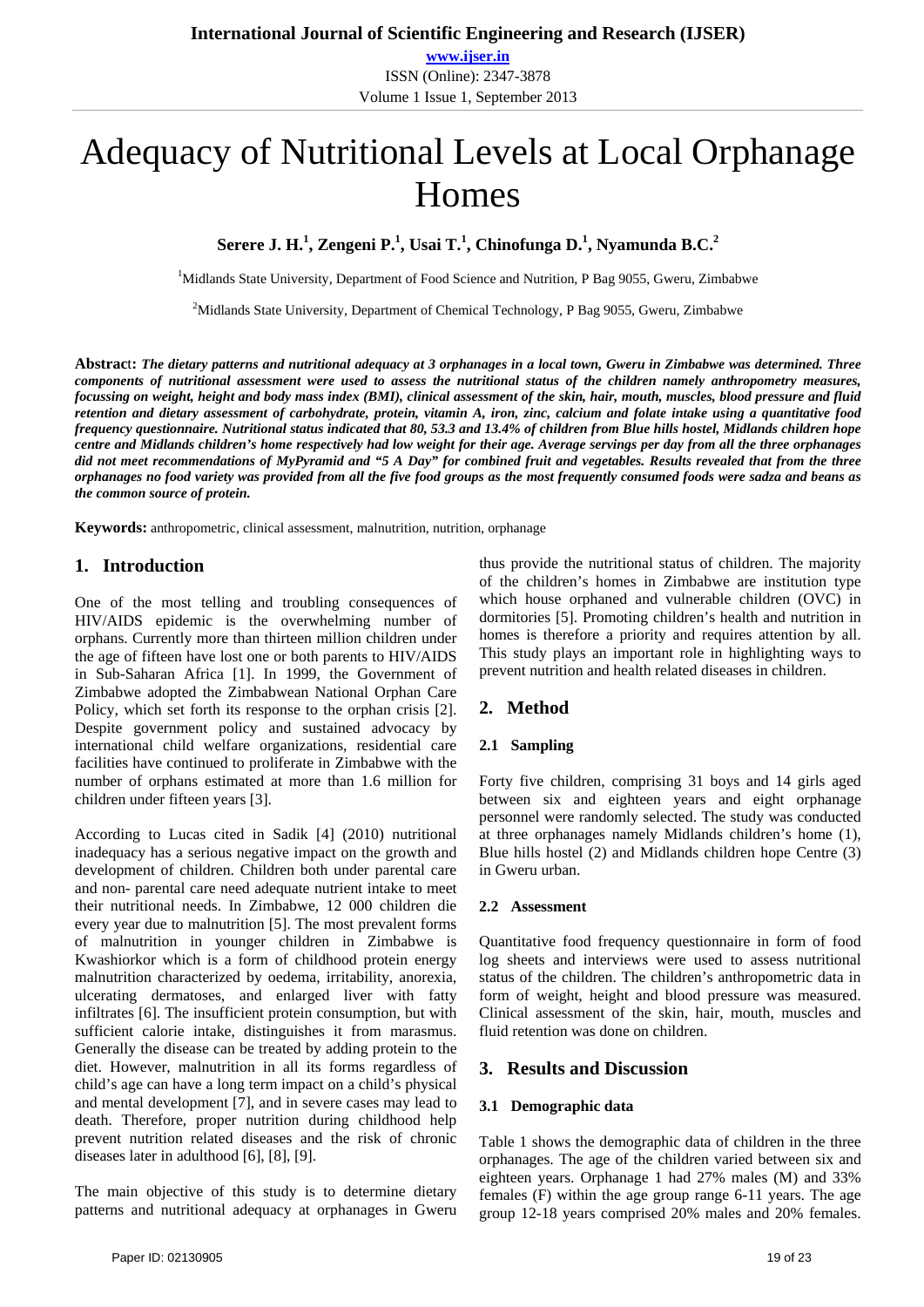**www.ijser.in** ISSN (Online): 2347-3878 Volume 1 Issue 1, September 2013

Orphanage 2 indicates 13.3 and 20% males and females respectively between 6-11 years. The age group 12-18 years comprised of 40% males and 26.6% females. Orphanage 3 was a facility for males only with 13.3 and 86.7% children in the 6-11 and 12-18 years categories respectively.

**Table 1:** Age distribution of children in orphanages

| Age       | Orphanage |  |  |  |  |  |  |  |
|-----------|-----------|--|--|--|--|--|--|--|
| (years)   |           |  |  |  |  |  |  |  |
|           |           |  |  |  |  |  |  |  |
| $6 - 11$  |           |  |  |  |  |  |  |  |
| $12 - 18$ |           |  |  |  |  |  |  |  |
| Total     |           |  |  |  |  |  |  |  |

## **3.2 Anthropometry measures**

## **3.2.1 Weight for age distribution**

Table 2 shows the Z score distribution of weight for age in the orphanages. Orphanage 1 indicates that 80% of the orphans had a normal weight while 13.3% were underweight. Only one female (6.7%) was overweight. An equal number of males (40%) and females (40%) were underweight in orphanage 2. Only 20% of the orphans were normal weight. No orphan was overweight for age in orphanage 2. Orphanage 3 had 46.6% of the children with normal weight for age while 53.3% were underweight. No child was overweight.

Orphanage 2 (Blue hills hostel) had the highest children (80%) with underweight for age. This could be explained by the fact that the government funded Blue hills hostel operates on strained budget and had challenges in meeting nutritional needs for orphans. The other two orphanages are private owned and received most of their basic food provisions from more reliable and financially stable non-governmental organizations.

**Table 2:** Z score distribution of weight for age in orphanages

|                                     | Orphanage |  |  |  |  |   |  |
|-------------------------------------|-----------|--|--|--|--|---|--|
| Z Score                             |           |  |  |  |  |   |  |
|                                     | M         |  |  |  |  | C |  |
| $z \leq -2$ (Underweight)           |           |  |  |  |  |   |  |
| $z > -2$ , $z < +2$ (Normal weight) |           |  |  |  |  |   |  |
| $z \geq +2$ (Over weight)           |           |  |  |  |  |   |  |
| Total                               |           |  |  |  |  |   |  |

## **3.2.2 Stature for age**

The Z score stature for age distribution for orphans is shown in Table 3. All (93.3%) except for one short for age female had normal height for age in orphanage 1. In orphanage 2, 66.6% orphans had a normal height for age while more females (20%) had stunted height for age than males (6.7%). None of the females had above normal height while 6.7% males had height above normal. A total of 86.6% of the children had a normal height for age in orphanage 3 while 13.3% had stunted height for age. None of the children had stunted height above normal.

The results of this study revealed that stature for age distribution reflected normal values of 93%, 86.6% and 66.6% for Midlands children's home, Midlands children hope centre and Blue hills hostel respectively.

Guthrie [10] pointed out that short stature is primarily due to chronic deficiency of energy, protein and micronutrients (iodine, zinc, calcium or vitamin D). In girls, short stature for age would expose them to obstetric risk such as difficult and obstructed labours and deliveries and risk of foetal growth retardation later in adulthood [11]. Darwin and Lisah [12] argued that catch up growth to some degree may be possible throughout childhood and early adolescence, but may not be complete. Therefore, stunting carries serious physical, cognitive and economic consequences.

**Table 3:** Z score stature for age distribution of orphans

|                                     | Orphanage |   |   |   |  |  |  |
|-------------------------------------|-----------|---|---|---|--|--|--|
| Z Score                             |           |   |   |   |  |  |  |
|                                     |           | F |   | F |  |  |  |
| $z \leq -2$ (Short)                 |           |   |   |   |  |  |  |
| $z > -2$ , $z < +2$ (Normal height) |           |   | n |   |  |  |  |
| $z \geq +2$ (Tall)                  |           |   |   |   |  |  |  |
| Total                               |           |   |   |   |  |  |  |

#### **3.3 Z score distribution of BMI**

The Z score distribution of BMI for age of orphans is shown in Table 4. The BMI was calculated from the weight and height of orphans. A total of 73.3% of orphans had normal BMI in Orphanage 1. More males had a normal BMI than females (33%). A total of 20% of the children were underweight. Despite low fat diet in orphanage 1, 6.7% of the children were overweight. This could be hereditary [13]. Wardlaw *et al* [14] argue that if sound nutrition and exercise habits are developed early and are followed throughout life, obesity can be avoided despite a genetic predisposition. According to Peckenpaugh [15] overweight and obesity may expose children to lifelong health problems (heart disease, hypertension and diabetes) in adult years. Emphasis is to encourage changing in energy by adopting healthy, low fat foods such as whole grains, fruits, vegetables, lean meat and reduced fat dairy products [16].

Orphanage 2 had 26.6% males and 13.3% females with normal BMI for age while 26.6% of the males and 33.3% of the females were severely wasted. None of the children were at risk of overweight. No orphan was overweight in orphanage 3. Less number of males (40%) had normal BMI compared to severely wasted males (60%).

**Table 4:** Z score distribution of BMI for age in orphanages

|                                  | Orphanage |   |   |   |   |  |  |
|----------------------------------|-----------|---|---|---|---|--|--|
| Z Score                          |           |   |   |   |   |  |  |
|                                  | М         | F | M | F | М |  |  |
| $z \leq -2$ (Low BMI)            |           |   |   |   |   |  |  |
| $z > -2$ , $z < +2$ (Normal BMI) | 6         |   |   |   | h |  |  |
| $z \geq +2$ (Over-weight)        |           |   |   |   |   |  |  |
| Total                            |           |   |   |   |   |  |  |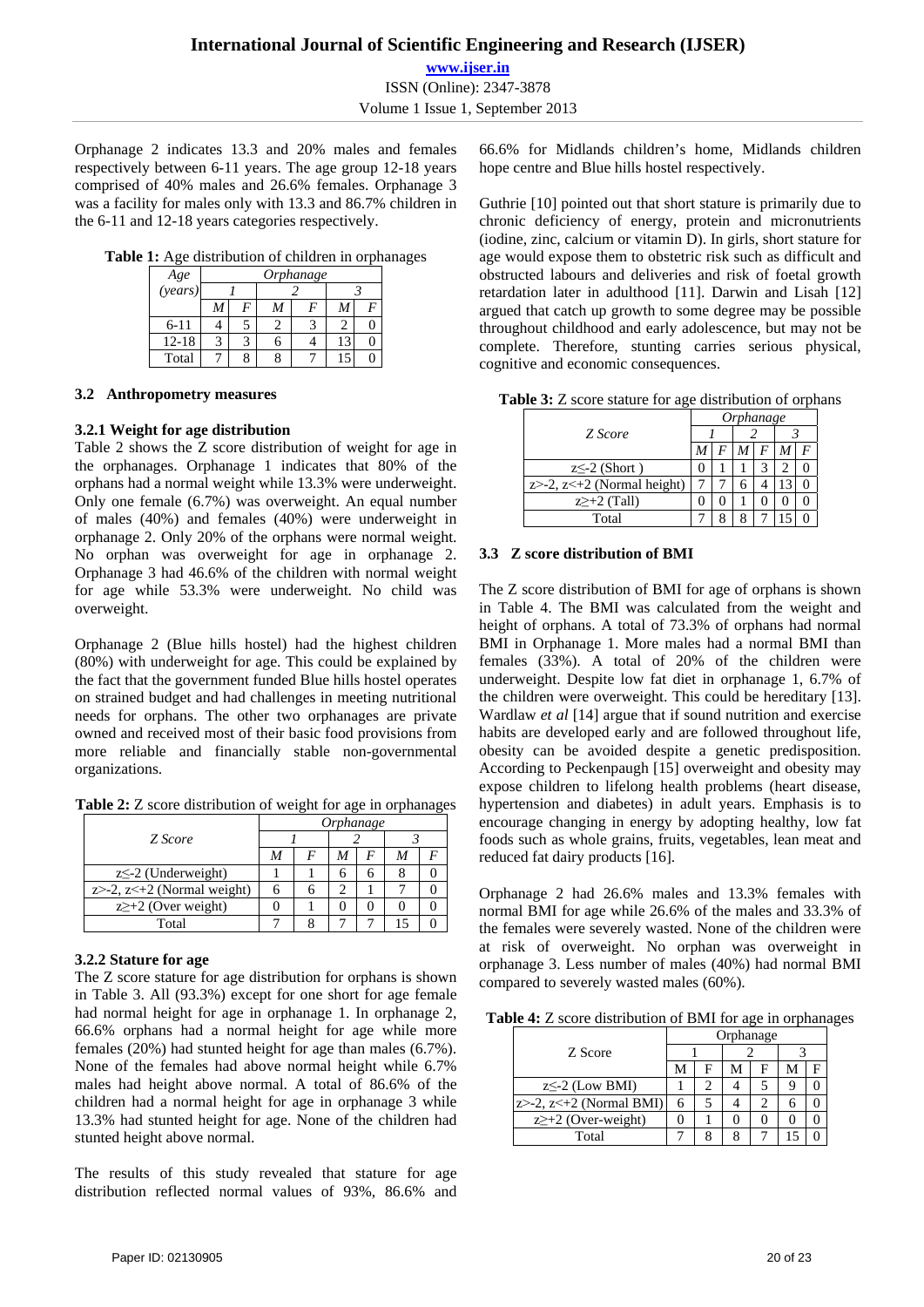# **3.4 Clinical assessment**

According to Gibney *et al* [11], clinical assessment of nutritional status attempts to identify the initial nutritional state as well as the interplay of the factors influencing the progression or regression of nutritional abnormalities. Physical assessment of the children's skin, hair, mouth, muscles and fluid retention was conducted to determine signs of good and/or poor nutritional status.

The study revealed that all the children from two orphanages (Midlands children's home and Midlands children's hope centre) had smooth moist skin while children from Blue hills hostel had almost three quarters of the children (73.3%) having smooth moist hair. The remaining children (26.6%) had pale scaly skin suggestive of vitamin A deficiency. According to Smolin and Grosvenor [13], vitamin A is essential for maintenance of epithelial tissue that contains cells which produce mucus for lubrication. This type of tissue covers external body surfaces including the skin and lines internal cavities and tubes. When vitamin A is deficient, epithelial surface become hard and dry, a process called keratinization [13]. Guthrie [10] concurs asserting that, dry rough skin may be an early sign of vitamin A deficiency causing a condition known as folliculosis in which small bumps form near the base of the hair follicles later become hardened or keratinized.

Most  $(89%)$  of the children  $(n=45)$  from all the three orphanages had firm lustrous hair while 11% had dry brittle hair and dry scalp an indication of possible protein deficiency. Proteins perform a structural function as they are part of the cell membrane, the cytoplasm, and the organelles [14]. According to Peckenpaugh [15] hair is largely composed of proteins and when the diet is deficient in protein, the hair becomes thin, brittle and is easily pulled out by its roots.

According to Gibney *et al* [11] strength testing of muscles is done to evaluate for generalized and localized muscle weakness. Results of this study indicated that most (82%) the children (n=45) had well developed muscles. The remaining (18%) showed severely wasted muscles a possible indication of chronic malnutrition. The research study showed that 93% of all the children (n=45) had good coloured lips and no sores in and around the mouth while 7% had dry lips with angular lesions (cheilosis). According to Peckenpaugh [15] angular cheilosis may be caused by vitamin B complex deficiency, vitamin C deficiency as well as vitamin A toxicity. Assessing blood pressure during childhood is essential due to the relationship of elevated blood pressure levels with heart disease, stroke and other medical problems. The blood pressure of all the children from all the three orphanages was normal.

#### **3.5 Dietary assessment**

Fig. 1 shows daily uptake of selected nutrients in the orphanages for the age group 6-11 years. Overally the orphanages provide proteins, carbohydrates, vitamin A, iron, zinc, calcium and folate intake below daily recommendations (RDA) [17]. Orphanage 2 (Blue hills hostel) had the least intake of protein (15.42 g), carbohydrate (48.19 g), vitamin A (77.73 mg), iron (2.55 mg) and folate (83.12 mg) except calcium intake which is more than twice (159.88 mg) as much as orphanage 3 intake (60.29 mg).



**Figure 1:** Intake of selected nutrients by 6-11 years age group in orphanages

Daily uptake of selected nutrients in the orphanages for the age group 12-18 years is shown in Fig. 2. All the orphanages did not meet the recommended intake for protein, carbohydrate, vitamin A, zinc, iron, calcium and folate. However, orphanage 1 (Midlands children's home) had the highest intake of protein, vitamin A, calcium and folate. Orphanage 2 (Blue hills hostel) had the least intake of all the selected nutrients.



**Figure 2:** Intake of selected nutrients by orphans in 12-18 years age group

#### **3.6 Daily Food Servings at Orphanages**

A diet consisting of recommended servings of grain, vegetable, fruit, meat and dairy promotes growth and development in children and also decreases the risk for developing chronic diseases later in life [4]. Food daily servings at the orphanages are shown in Fig. 3. Children between 6-18 years from all the three orphanages consumed less than the recommended servings per day of grains, vegetables, fruits, meat and dairy as compared to the recommendations of the MyPyramid 2005 [18]. Midlands children's home and Midlands children hope centre had the same average servings per day for grain (3.6) and vegetable (1.4) while Blue hills hostel had lower servings of 3.5 and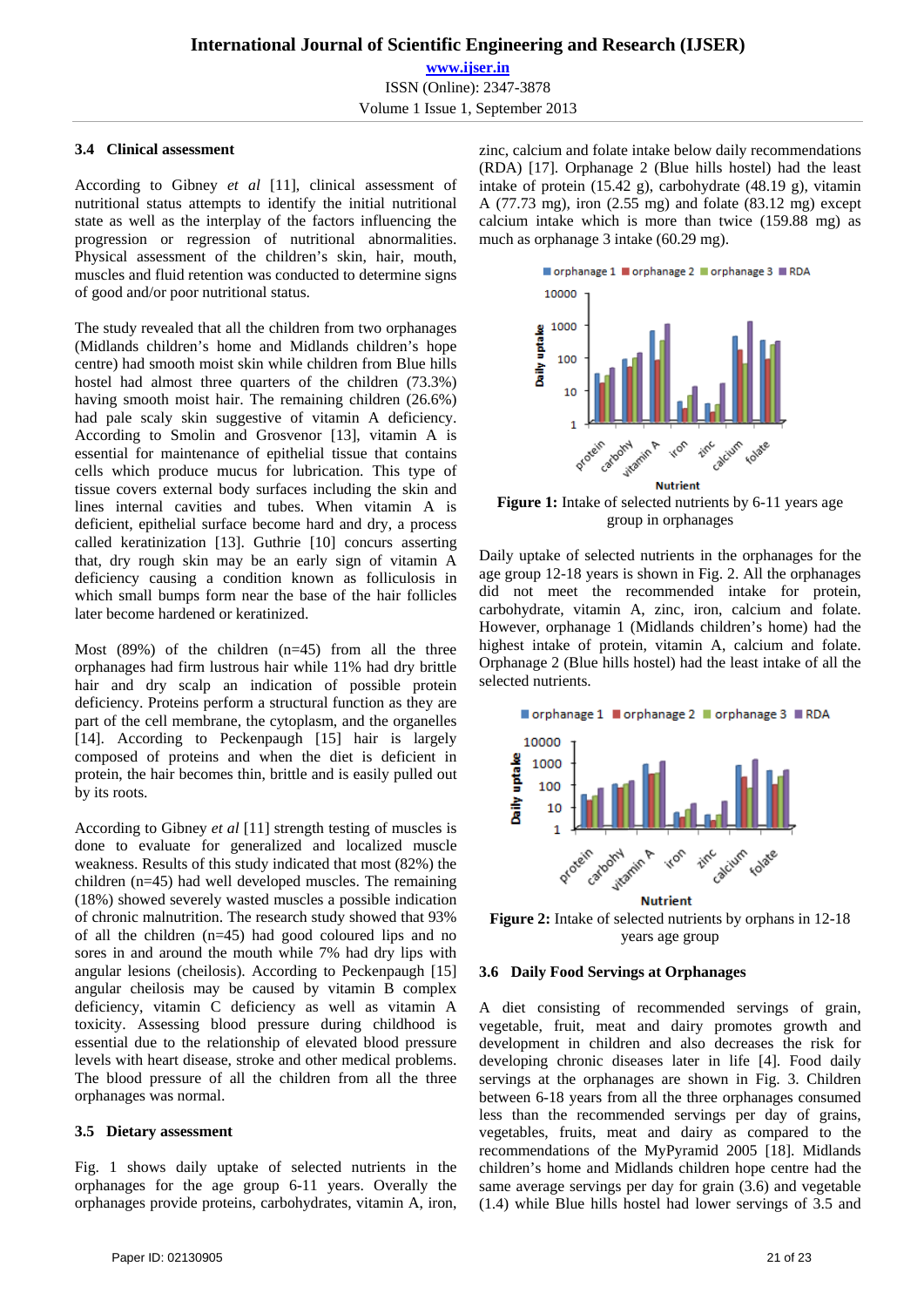**www.ijser.in** ISSN (Online): 2347-3878 Volume 1 Issue 1, September 2013

1.2 for grain and vegetable respectively. Fruit servings were low with average servings of 1.5, 1.4 and 0.7 for Midlands children hope centre, Midlands children's home and Blue hills hostel respectively. All the three orphanages had also low meat servings per day with Blue hills hostel having the least serving of 0.7 followed by Midlands children's home (1.1) and Midlands children hope centre (1.2). Dairy was only provided at Midlands children's home with extremely low serving of 0.2 per day. MyPyramid 2005 recommends minimal daily servings of 5-10 (grains), 2-3.5 (vegetables), 1.5-2.5 (fruits), 3 (dairy) and 5-7 (meat) for age group 6-18 years. Lack of dairy serving could possibly affect children's protein, calcium and riboflavin intake which are essential for growth and tissue, muscle and bone development. Results also revealed that recommendations of "5 A Day" for combined fruit and vegetables were not met by the three orphanages [19]. Fruit and vegetable intake consisting of five servings per day has shown to have a decrease in risk for developing cancer and cardiovascular disease [15]. The American Heart Association also support the recommendation for the consumption of five servings of fruits and vegetables daily [14].



**Figure 3:** Food daily servings at 3 orphanages

## **3.7 Orphanage personnel information**

The staff at these orphanages cited several major challenges encountered in running orphanages. All the orphanages had insufficient funding to meet nutritional needs with government sponsored Blue hills hostel being affected most. Funding limited food quantities provided to children impacting negatively on nutrient intake. There was no specific menu on all orphanages due to lack of food provisions resulting from financial constraints.

80% of the care givers (cooks) had no catering or nutrition qualification. Inadequate training affects meal planning, preparation and service. One of the orphanages (Midlands children hope centre) had only one untrained care giver to look after 27 children.

There were no standardized food preparation methods on orphanages. Knowledge in food preparation and service was not well implemented in all the three orphanages due to lack of regular staff development programs. Staff training programs were conducted only once a year.

All the orphanages had inadequate and obsolete kitchen equipment. Limited cooking and serving equipment affected food portion sizes. The quality of food was possibly affected by the outdated kitchen equipment such as stoves and refrigerators.

Sadik [4] also found similar challenges in their studies in orphanages in Tamale, Ghana and Uganda respectively. This could possibly be common challenges faced by orphanages in developing nations.

# **4. Conclusion**

This study has revealed nutritional inadequacy of diets offered in orphanages in Gweru. Factors that influence nutritional adequacy in the three orphanages were also established namely, inadequate funding, inadequate and obsolete kitchen equipment, untrained catering personnel and last but not least, expired and poor quality food donations. There is a large knowledge gap in the nutritional status and requirements of the children in orphanages. Children growing up in orphanages are most vulnerable and disadvantaged members of the society, especially if measures to provide adequate food intakes are not addressed. The study of this nature helps to establish nutritional status of children in orphanages and identifies appropriate nutrition programs to be implemented.

This study recommends adequate training of orphanage personnel, establishment of projects such as, poultry, piggery and nutritional garden that help to compliment food donated. There is need for monitoring the implementation of nutritional policies, standards and guidelines in child care institutions by the responsible boards and surveillance programs to reduce the risk of macro and micronutrient deficiencies in children.

# **Acknowledgement**

Authors would like to thank personnel and children of the three orphanages for enabling this study to be carried out.

# **References**

- [1] UNIADS, Report on the Global AIDS epidemic, New York, 2010.
- [2] G. Powel, T. Chinake, W. Mudzinge, W. Maambira, S. Mukutiri, Children in Residential Care: The Zimbabwe Experience, Ministry of Health and Child Welfare, Harare, 2004.
- [3] UNICEF, First Call for children, New York, 2011.
- [4] A. Sadik, "Orphanage Children in Ghana: are their Dietary Needs Met?" Parkinston Journal of Nutrition, 9, pp. 844-852, 2010.
- [5] UNICEF, Africa's Orphaned and Vulnerable Generations: Children Affected by AIDS, New York, 2012.
- [6] F. Gómez, R.R. Galván, J. Cravioto, "Malnutrition and Kwashiorkor," Acta Paediatrica, 43(s100), pp. 336- 357, 1954.